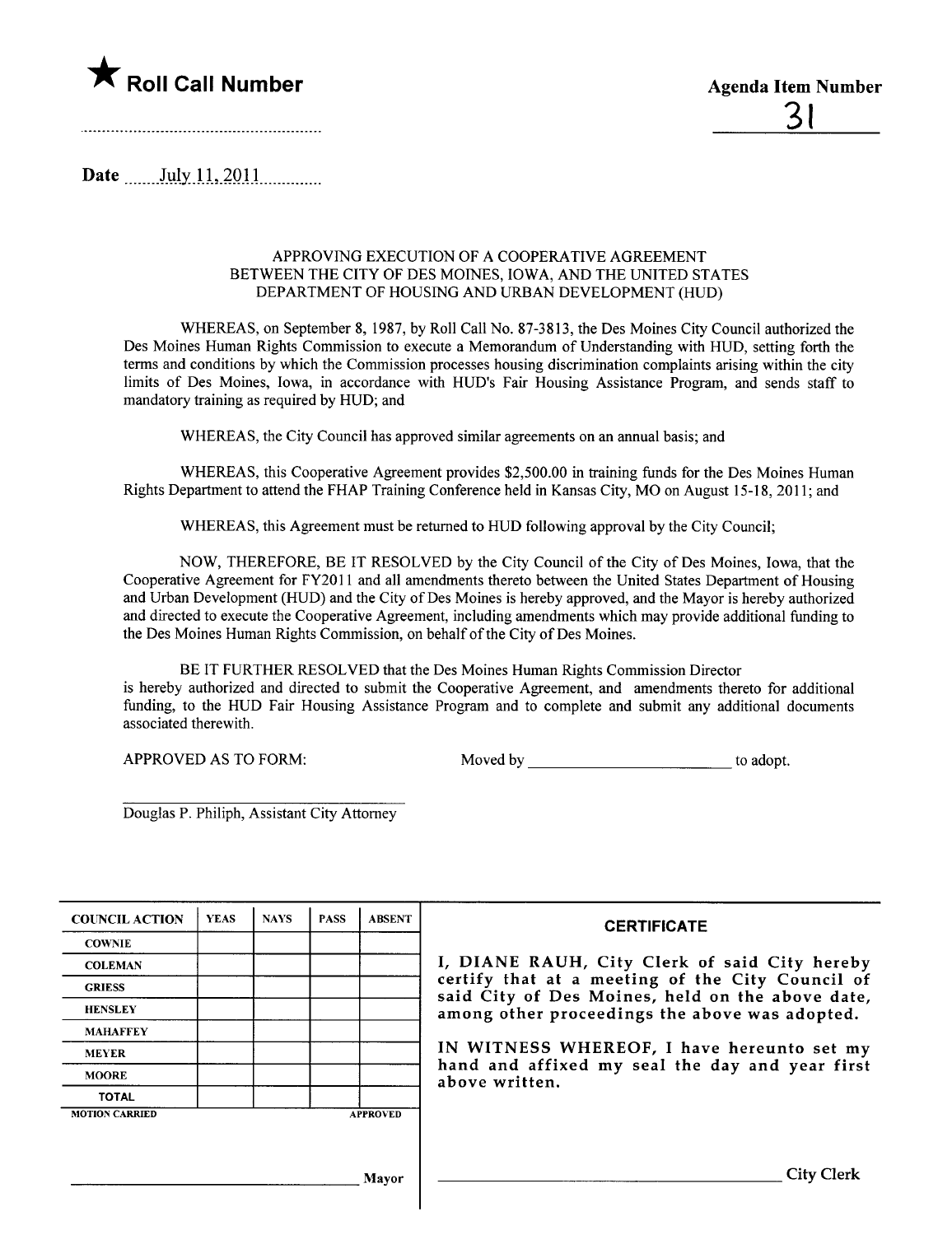CITY ATTORNEY Jeffrey D. Lester

DEPUTY CITY ATTORNEYS Mark Godwin Lawrence R. McDowell Kathleen Vanderpool

ASSISTANT CITY ATTORNEYS Angela T. Althoff Roger K. Brown Ann M. DiDonato David A. Ferree Glenna K. Frank Gary D. Goudelock. Jr.

Michael F. Kelley Vicky L. Long Hill Steven C. Lussier Katharine J. Mossier Carol J. Moser Douglas P. Philiph



## Attorney/Client Communication

July 11, 2011

# HONORABLE MAYOR AND MEMBERS OF THE DES MOINES CITY COUNCIL

Re: Cooperative Agreement with HUD Item No.  $31$  on the July  $11<sup>th</sup>$  agenda.

This item authorizes the Mayor to sign the annual cooperative agreement with HUD that provides various funds as allocated by HUD to the City's Human Rights Department. The present document will provide \$2,500.00 in training funds for the Human Rights Department to attend the Fair Housing Assistance Program/Fair Housing Initiatives Program Training Conference sponsored by HUD's Office of Fair Housing and Equal Opportunity. The conference will be held August 16-18, 2011 in Kansas City, MO. Additional funds will be allocated in August under this cooperative agreement. See the attached letter from HUD's Region VII office.

The three copies of the cooperative agreement that require the Mayor's signature for disbursement of the funds is in the City Clerk's Office.

Approval of this item is in the best interest of the City of Des Moines and the legal department recommends it to be passed and approved.

Sincerely.

Douglas P. Philiph

**Assistant City Attorney** 

Attachment

Copy to:

Jeff Lester, City Attorney Rick Clark, City Manager Diane Rauh, City Clerk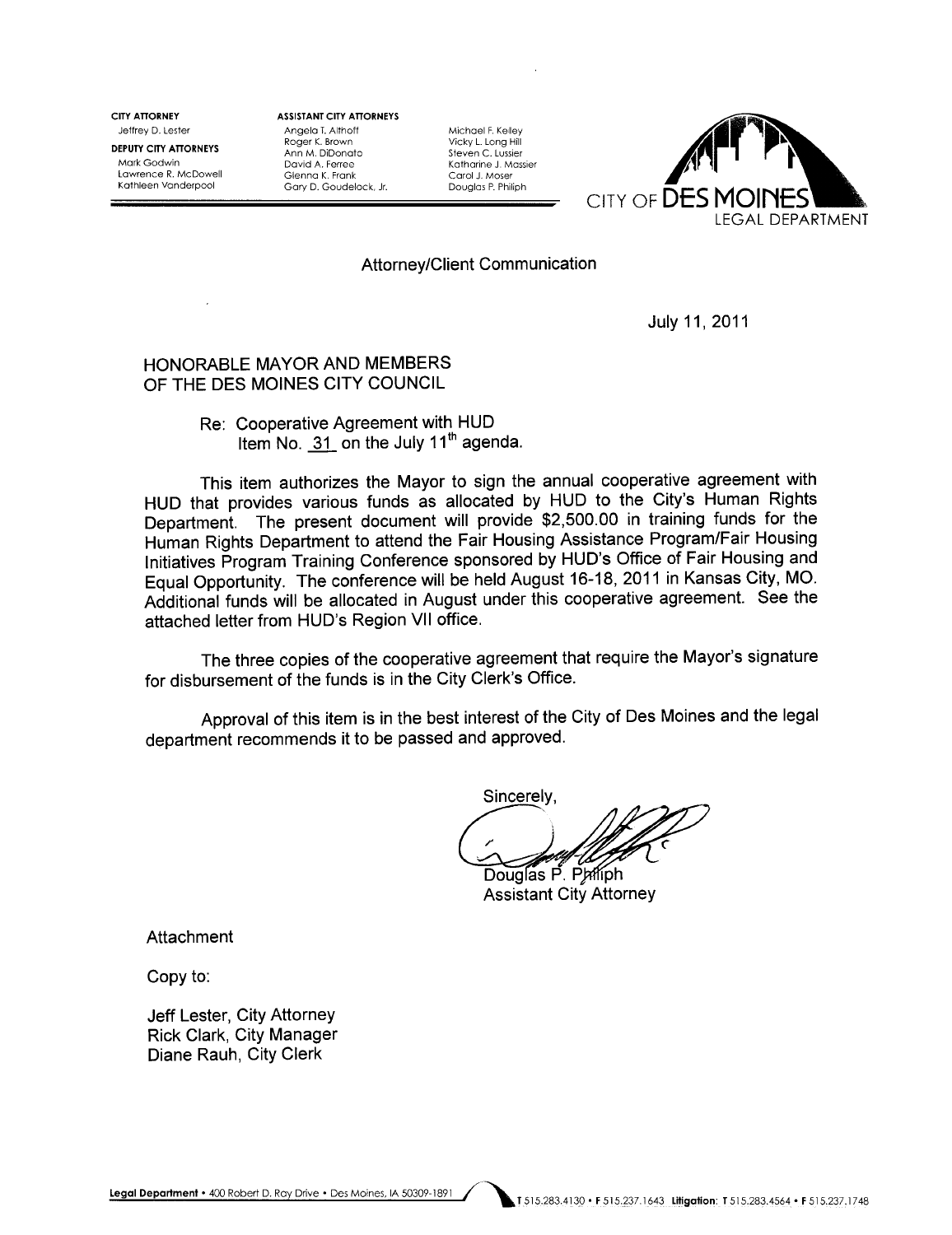

U.S. DEPARTMENT OF HOUSING AND URBAN DEVELOPMENT Region VII OFFICE OF FAIR HOUSING AND EQUAL OPPORTUNITY Gateway Tower II, 4<sup>th</sup> Floor 400 State Avenue Kansas City, KS 66101-2406

Rudy Simms, Director Des Moines Human Rights Department 602 East 1<sup>st</sup> Street Des Moines, IA 50309

Dear Mr. Simms:

SUBJECT: Conference Training Funds

Enclosed is the FY2011 Cooperative Agreement, allocating training funds for use at the Fair Housing Assistance Program/Fair Housing Initiatives Program Training Conference. This conference is sponsored by HUD's Office of Fair Housing and Equal Opportunity. The conference wil be held August 16-18,2011 at the Marriott Hotel located at 200 W. 12th St, Kansas City, MO 64105.

The Department has allocated \$2,500 in training funds to your Agency to attend this conference. These funds are in addition to the annual training funds that will be allocated in August with your final FY2011 Cooperative Agreement. We encourage you to utilze these funds to maximize participation of your staff and commissioners at this conference.

Please sign and return all three copies of the HUD-1044 to the Kansas City Regional Office. If you have any questions please feel free to contact your HUD monitor.

Sincerely,

/ilson rtle L.

Director Region VII Office of Fair Housing and Equal Opportunity

Attachment:

Phone (913) 551-6958 www.hud.gov

Fax (913) 551-6856 espanol.hud.gov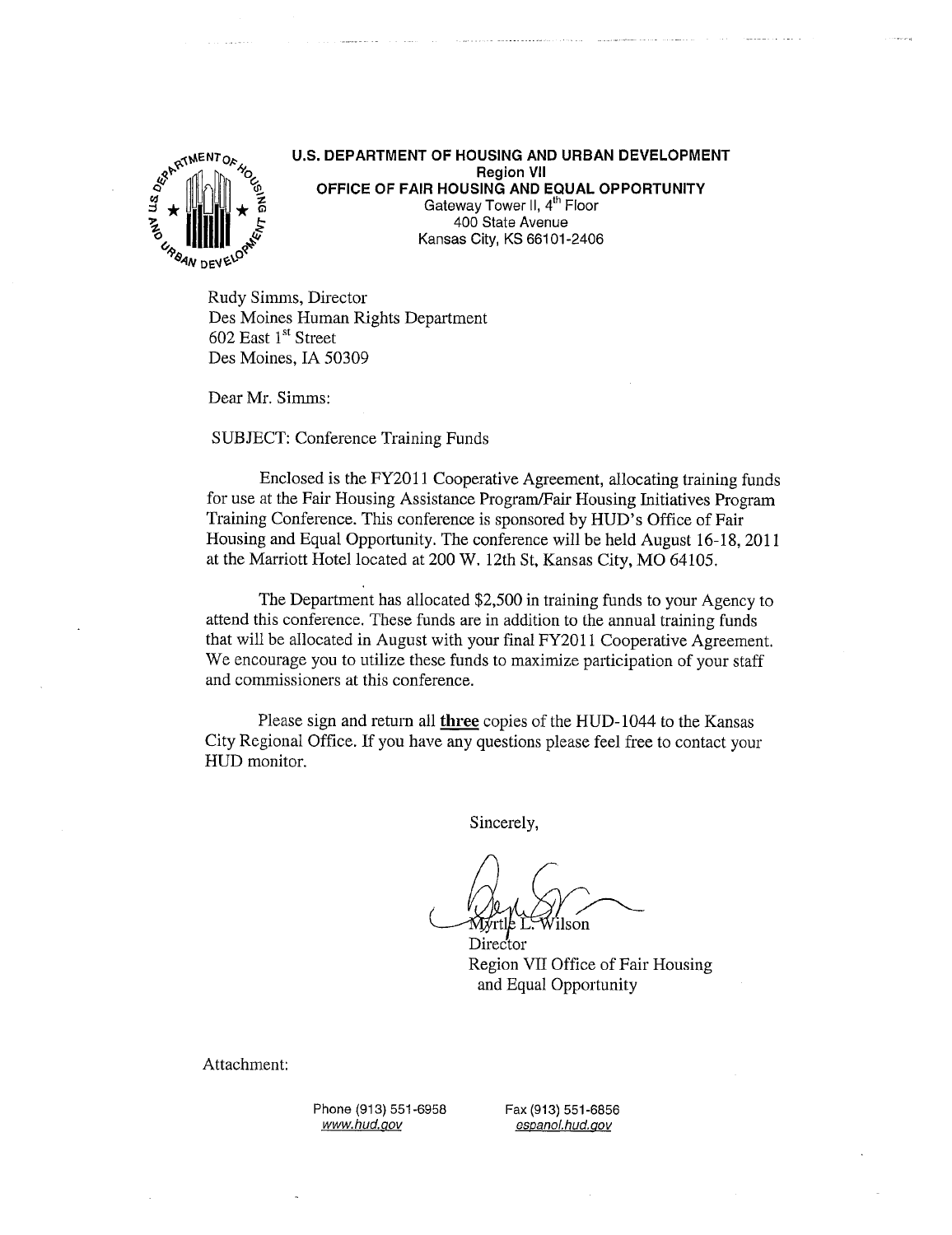#### **Assistance Award/Amendment**

#### **U.S. Department of Housing** and Urban Development Office of Administration

المحاف ومحافظ القائل والمحافظ

| 1. Assistance Instrument                           |                              | 2. Type of Action                         |                         |  |
|----------------------------------------------------|------------------------------|-------------------------------------------|-------------------------|--|
| $\boxtimes$ Cooperative Agreement                  | Grant                        | Amendment<br>⋈<br>Award                   |                         |  |
| 3. Instrument Number                               | 4. Amendment Number          | 5. Effective Date of this Action          | 6. Control Number       |  |
|                                                    |                              |                                           |                         |  |
| FF207K117010                                       |                              | 06/15/2011                                |                         |  |
| 7. Name and Address of Recipient                   |                              | 8. HUD Administering Office               |                         |  |
| Des Moines Human Rights Department                 |                              | Kansas City, Kansas Regional Office       |                         |  |
| 602 East 1st Street                                |                              | 400 State Avenue                          |                         |  |
| Des Moines, IA 50309                               |                              | Kansas City, KS 66101-2406                |                         |  |
| TIN: 42-6004514                                    |                              |                                           |                         |  |
| 10. Recipient Project Manager                      |                              | 8a. Name of Administrator                 | 8b. Telephone Number    |  |
| $(515)$ 283-4284<br>Rudy Simms, Director           |                              | Myrtle Wilson                             | $(913) 551 - 5834$      |  |
| 11. Assistance Arrangement                         | 12. Payment Method           | 13. HUD Payment Office                    |                         |  |
| Treasury Check Reimbursement<br>Cost Reimbursement |                              | DHUD, Ft, Worth Accounting Division       |                         |  |
| <b>Advance Check</b><br>Cost Sharing               |                              | 801 Cherry Street - PO Box 2905           |                         |  |
| $\boxtimes$ Fixed Price                            | Automated Clearinghouse<br>⋈ | Ft. Worth, TX 76113                       |                         |  |
| 14. Assistance Amount                              |                              | 15. HUD Accounting and Appropriation Data |                         |  |
| Previous HUD Amount                                | \$0.00                       | 15a. Appropriation Number                 | 15b. Reservation number |  |
| HUD Amount this action                             | \$2,500.00                   | 8610/110144                               | FHEO-07-11-10           |  |
| \$2,500.00<br>Total HUD Amount                     |                              | \$0.00<br>Amount Previously Obligated     |                         |  |
| Recipient Amount                                   | \$0.00                       | Obligation by this action                 | \$2,500,00              |  |
| \$2,500.00<br>Total Instrument Amount              |                              | \$2,500.00<br>Total Obligation            |                         |  |

16. Description: This FY 2011 Cooperative Agreement is to reimburse the Des Moines Human Rights Department (DMHRD) for performance of work completed between July 1, 2010 and June 30, 2011, except as otherwise noted.

Complaint Processing (CP) Funds: FHAP agencies are eligible to receive \$2,600 per case acceptably processed to closure during the performance period. For cases dual-filed with HUD on and after 07/1/2010, eligibility for reimbursement is also subject to the Schedule B Timeliness Criteria, attached herewith. The amount of CP funding is based upon acceptable processing of \_\_ total cases, as follows:

| Cases eligible for full credit $@$ \$2,600/case: |               | \$ 0.00 |
|--------------------------------------------------|---------------|---------|
| Cases eligible for partial credit:               |               | \$ 0.00 |
|                                                  | Total: \$0.00 |         |

Enforcement Bonus: FHAP agencies are eligible to receive an additional \$1000 per case for each case which is considered complex or in which the agency issued a charge of discrimination dring the performance period. DMHRD processed \_0\_\_ such cases after Total: \$0 July 1, 2010:

Administrative Costs (AC) Funds: FHAP agencies processing fewer than 100 cases are eligible for \$.

Training Funds: For FY2011, local FHAP agencies are allocated a total of \$2,500.00 to attend the FHAP Training conference in Kansas City, MO on August 15-18, 2011.

| <b>FY2011 Funding Summary</b> |            |
|-------------------------------|------------|
| Contributions                 | \$0.00     |
| Cause Case Funding            | \$0.00     |
| Administrative                | \$0.00     |
| Training                      | \$2,500.00 |
| <b>TOTAL</b>                  | \$2,500.00 |

Additional conditions: Attachments to which this Cooperative Agreement is also subject, and to which DMHRD's signature on this agreement also obligates DMHRD, include: